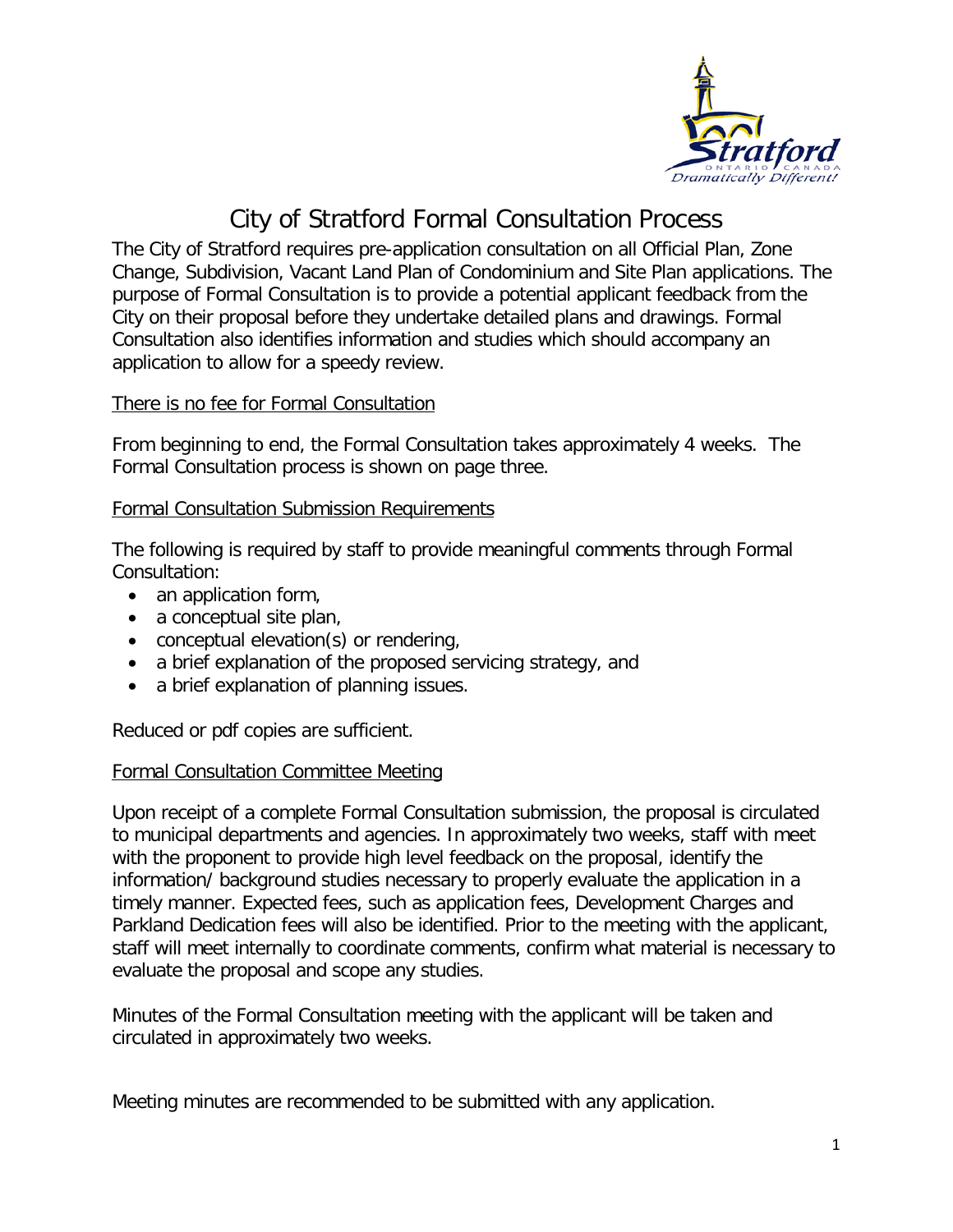

Formal Pre-application is required for:

- Official Plan Amendments,
- Zone Change Applications,
- Plan of Subdivision Applications,
- Draft Plan of Condominiums, and
- Site Plan Approval, applications and amendments to site plans.

Consultation with staff prior to submitting

- Minor Variances,
- Consents, and
- Plans of Condominium, and
- Exemption from Part Lot Control is encouraged.

#### Contact Information

For information about the Formal Consultation process please contact: The City of Stratford Development Services Division 82 Erie Street, Stratford Phone: (519) 271-0250 x 345 Email: planning@stratford.ca